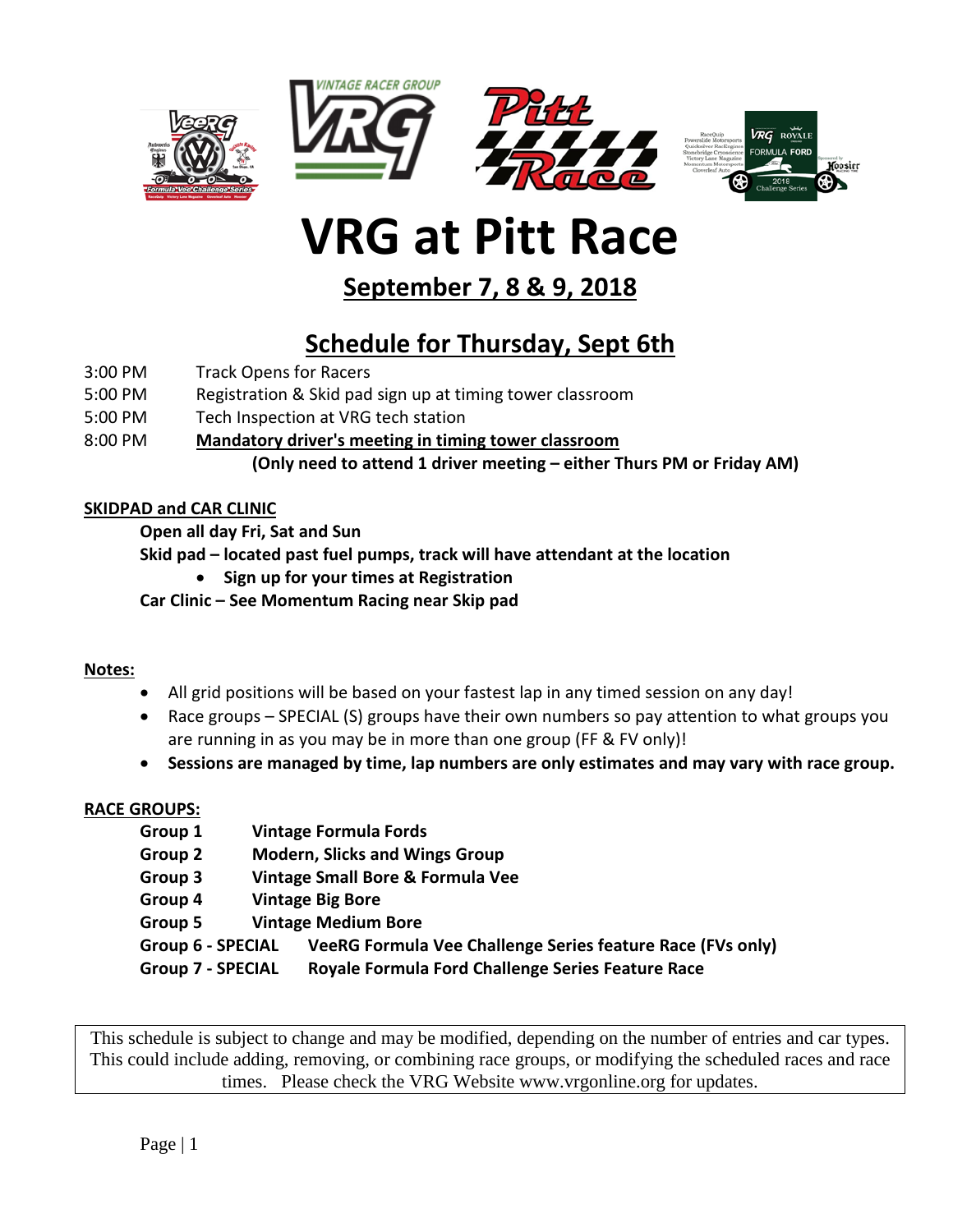## **Schedule for Friday, Sept 7th**

- 8:00 AM Registration & Skid pad sign up at timing tower classroom
- 8:00 AM Tech Inspection at VRG tech station
- 8:00 AM **Mandatory driver's meeting at timing tower classroom (Only need to attend 1 driver meeting – either Thurs PM or Friday AM)**
- 12:30 PM VRG DOP (Driver's Orientation Program) Meeting Timing tower Required for all new racers to a VRG event

### **Friday's Race Schedule:**

### **PRACTICE - 15 minutes on track**

**2 laps under Yellow - yellow will fly from first car leaving pit out till last car passes start/finish** 

- 1) 8:30
- 2) 8:50
- 3) 9:10
- 4) 9:30
- 5) 9:50

### **20 min (~8 Lap) QUALIFYING PRACTICE**

- 1) 10:10
- 2) 10:35
- 3) 11:00
- 4) 11:25
- 5) 11:50 12:15

Lunch –  $12:15 - 1:15$  PM

### **15 min (~7 Lap) SPRINT RACE**

- 1) 1:15
- 2) 1:35
- 3) 1:55
- 4) 2:15
- 5) 2:35

### **25 min (~10 Lap) RACE**

- 1) 2:55
- 2) 3:25
- 3) 3:55
- 4) 4:25
- 5) 4:55 5:25

TRACK CLOSES AT 5:30 PM

**VRG GENERAL ANNUAL MEETING – 6:00 PM, TIMING TOWER CLASSROOM TRACK WALK - 6:45 – 8:15 PM, Location leaves from VRG General Meeting**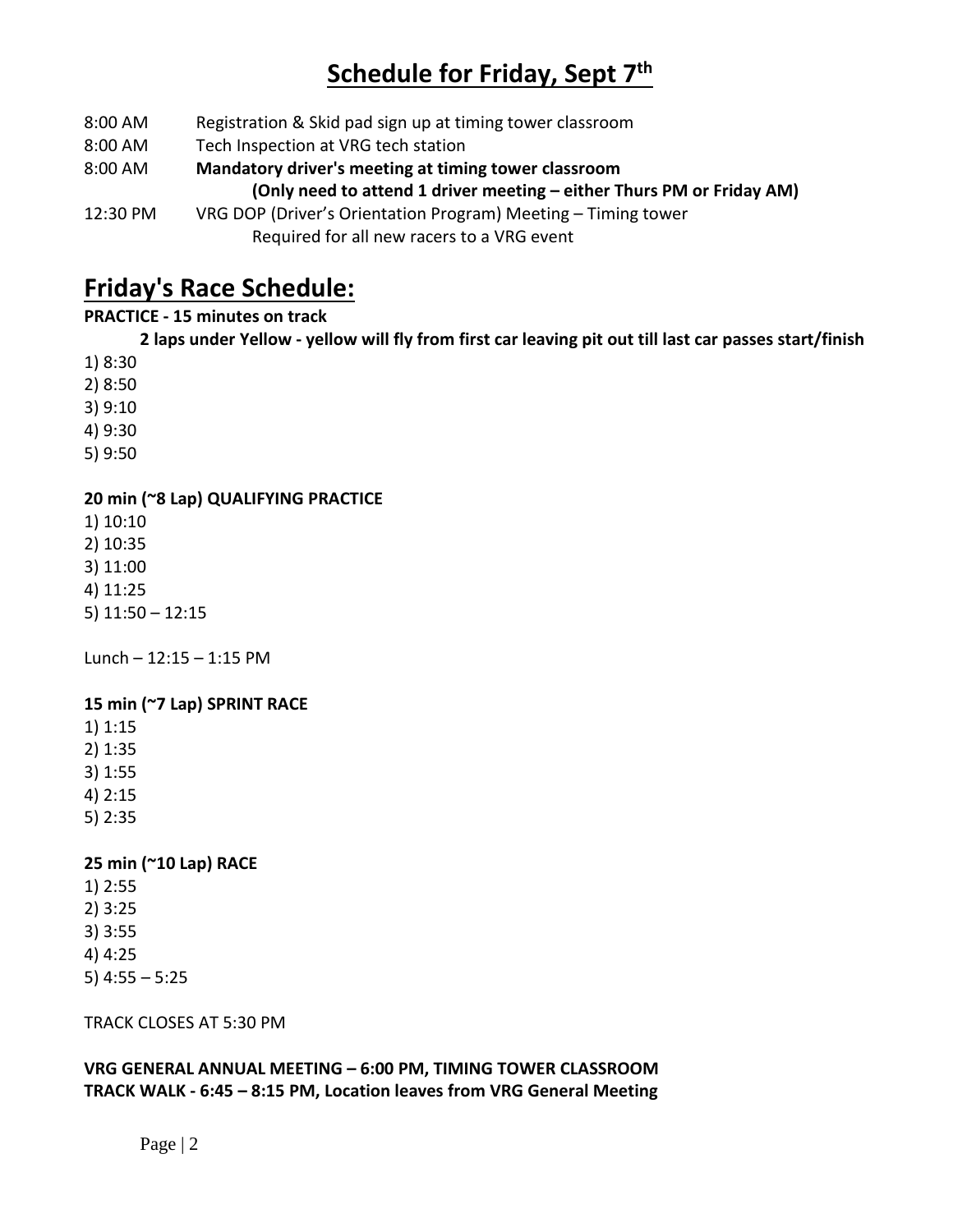### **Schedule for Saturday, Sept 8th**

8:00 AM - NOON Registration at timing tower (Call Event Chair after Noon) 8:00 AM Tech Inspection at VRG tech station

### **Saturday's Race Schedule:**

#### **WARM UP - 15 minutes on track**

- 1) 8:30
- 2) 8:50
- 3) 9:10 4) 9:30
- 5) 9:50
- 

### **20 min (~8 Lap) QUALIFYING RACE**

- 1) 10:10 2) 10:35
- 3) 11:00
- 4) 11:25
- 5) 11:50 12:15
- Lunch 12:15 1:30 PM

### **30 min (~13 Lap) FEATURE RACE**

- **1 Pace lap**
- 1) 1:30 (FF)
- 6) 2:05 SPECIAL VeeRG Formula Vee Challenge Series FINALE Feature Race
- 2) 2:40 (Modern, Slicks and Wings)
- 3) 3:15 (Small Bore/FV)
- 4) 3:50 (Big Bore)
- 5) 4:25 SPECIAL Royale Formula Ford Challenge Series Feature Race
- 7) 5:00 (Med Bore)

TRACK CLOSES AT 5:30 PM

### **6:30 PM Royale FF and VeeRG Challenge Series Celebration at FF paddock**